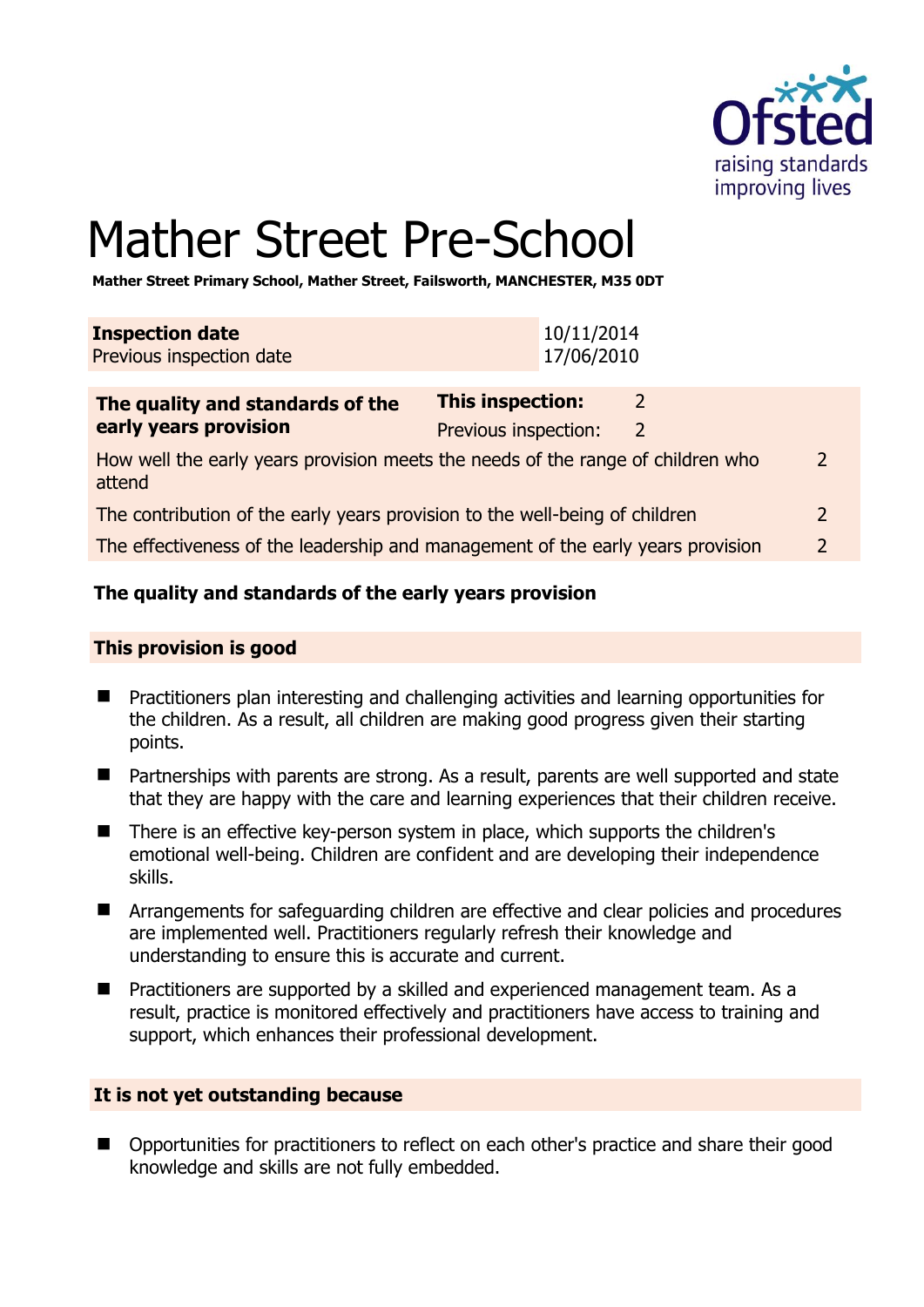# **Information about this inspection**

Inspections of registered early years provision are:

- scheduled at least once in every inspection cycle the current cycle ends on 31 July 2016
- scheduled more frequently where Ofsted identifies a need to do so, for example where provision was previously judged inadequate
- **•** brought forward in the inspection cycle where Ofsted has received information that suggests the provision may not be meeting the legal requirements of the Early Years Foundation Stage or where assessment of the provision identifies a need for early inspection
- **•** prioritised where we have received information that the provision is not meeting the requirements of the Early Years Foundation Stage and which suggests children may not be safe
- scheduled at the completion of an investigation into failure to comply with the requirements of the Early Years Foundation Stage.

# **Inspection activities**

- $\blacksquare$  The inspector observed activities in the indoor and outdoor environment.
- The inspector conducted a joint observation with the manager.
- $\blacksquare$  The inspector held meetings with the manager.
- The inspector looked at observation and assessment records.
- The inspector checked evidence of suitability and qualifications of practitioners working with children and the provider's self-evaluation and improvement plan.
- The inspector took account of the views of the parents spoken to on the day.

**Inspector**  Suzanne Fenwick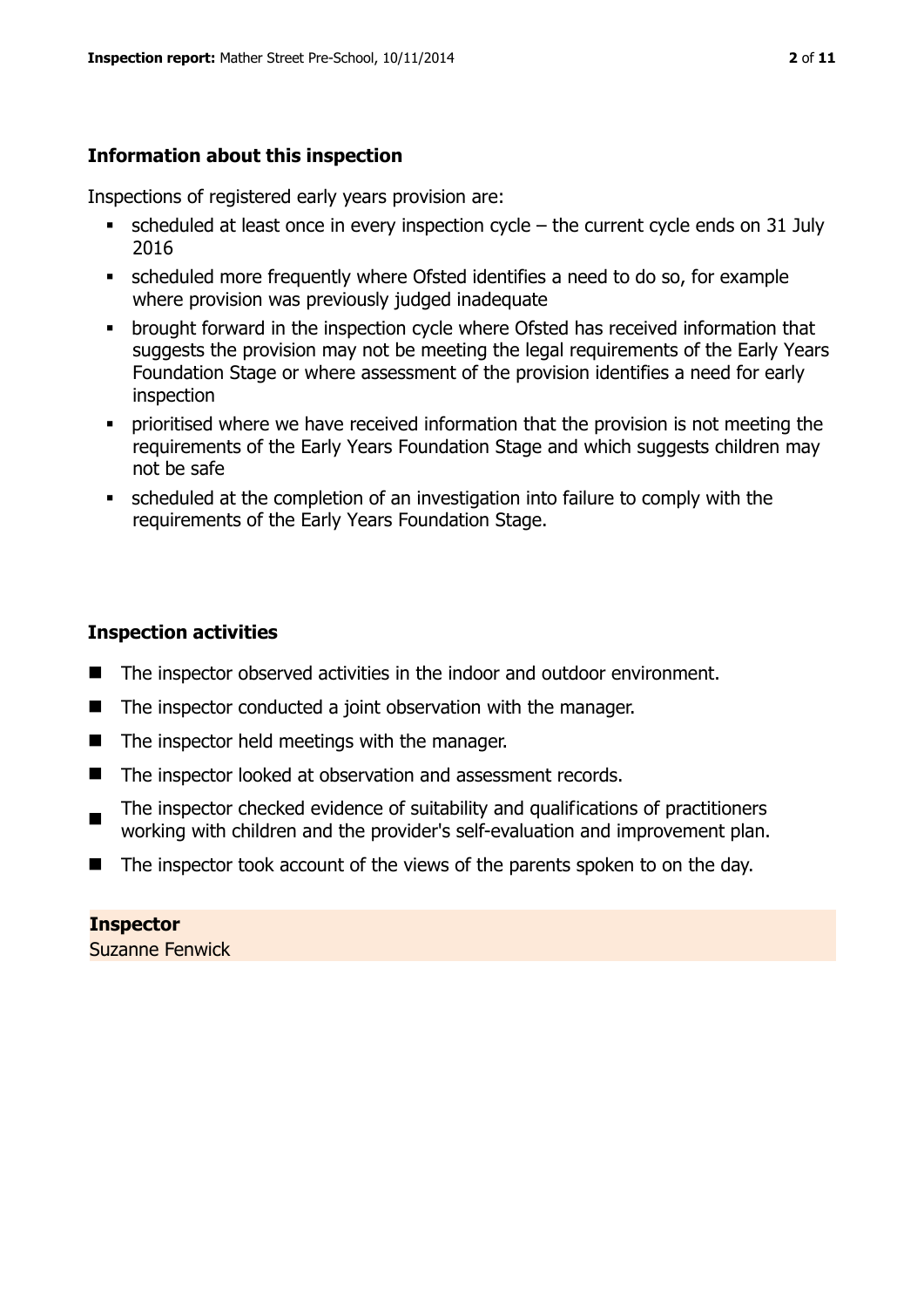# **Full report**

# **Information about the setting**

Mather Street Pre-School was registered in 2010 and is on the Early Years Register. It is situated in Mather Street Primary School in the Failsworth area of Oldham, and is managed by a private owner. The nursery serves the local area and is accessible to all children. It operates from two playrooms and there is an enclosed area available for outdoor play. The nursery employs 11 members of childcare staff. Of these, eight hold appropriate early years qualifications at level 2 or above, including one with Qualified Teacher Status. The nursery opens Monday to Friday during term time only. Sessions are from 8.45am until 3.15pm. Children attend for a variety of sessions. There are currently 62 children on roll who are in the early years age group. The nursery provides funded early education for two-, three- and four-year-olds. It supports children who speak English as an additional language and children with special educational needs and/or disabilities.

# **What the setting needs to do to improve further**

# **To further improve the quality of the early years provision the provider should:**

 $\blacksquare$  provide practitioners with appropriate support to enable them to jointly reflect on practice by, for example, embedding systems for conducting peer observations.

#### **Inspection judgements**

#### **How well the early years provision meets the needs of the range of children who attend**

The quality of teaching is good and practitioners demonstrate a secure understanding of how to support children's learning and development. For example, practitioners support a group of children in the mud area outdoors, through encouraging them to introduce different resources into their play, enabling them to explore and experiment. Children enjoy adding water to the mud, mixing and digging. Practitioners model language and sentences to encourage the children to develop their communication and language skills. Practitioners have a good understanding of the learning and development requirements of the Early Years Foundation Stage. Therefore, they plan an environment where children are learning through exciting and interesting activities, which have been purposefully planned to meet the individual needs and interests of each child. For example, staff provide an adult-led activity for a group of children to support them to develop their small muscle control. The children enjoy the opportunity to play with clay and spend time making different models using their hands and a variety of tools. The setting is organised into well-resourced areas of provision. Practitioners provide the children with a wide range of opportunities, activities and experiences to promote their physical skills. Children have regular access to a well-resourced outdoor play area. They enjoy moving around in different ways, using different resources, such as crates and tyres to climb. Other children enjoy the opportunity to use their small muscle control through creating spider's webs using string and nets. As a result, children are enthusiastic and curious learners who are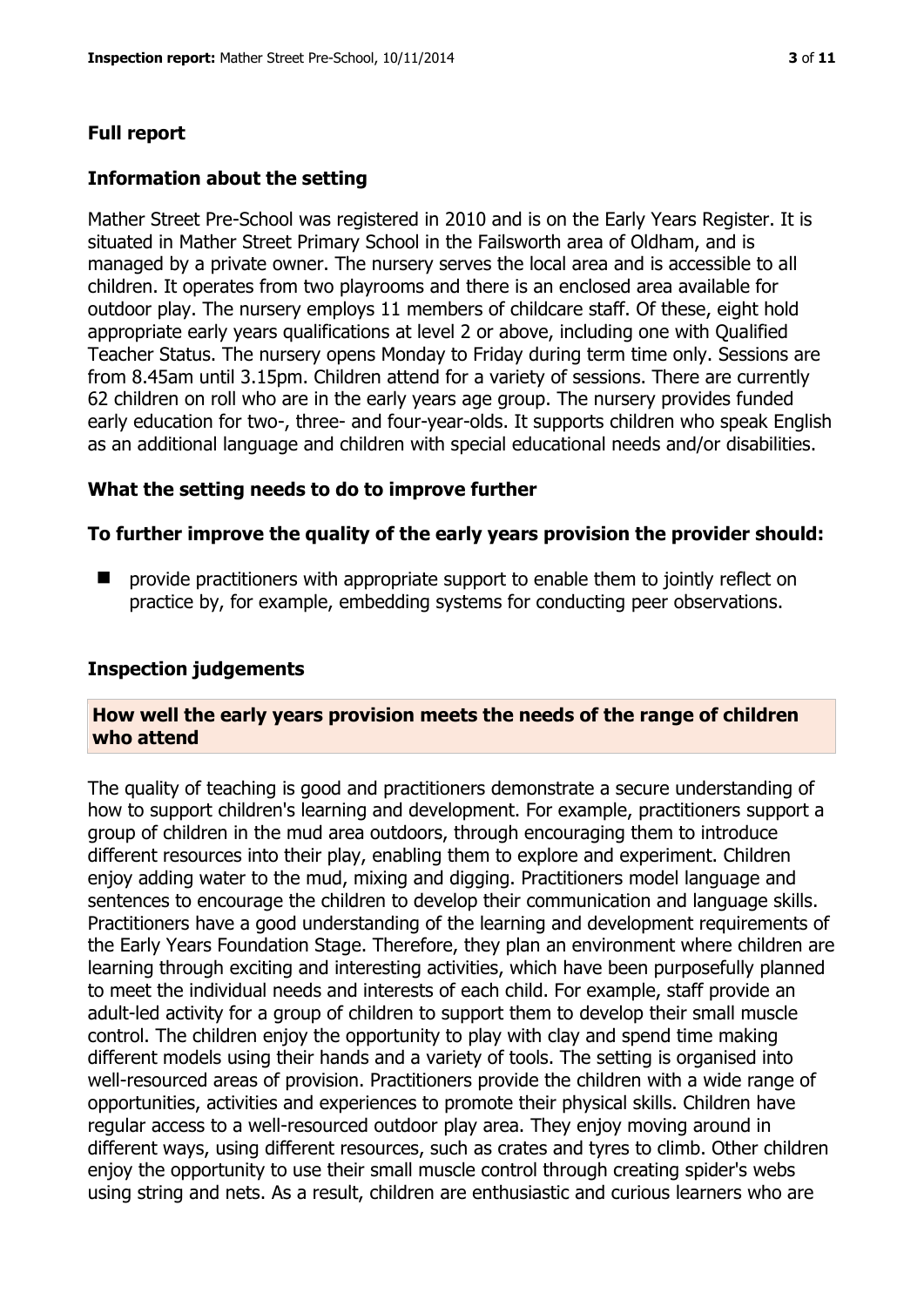progressing well towards the early learning goals and who are well prepared for their next stage in learning, such as school.

There is an effective key-person system in place. Practitioners have high expectations for all children based on observations and accurate initial assessments, which are made on entry. These are agreed with parents. Ongoing assessments, which are sharply focussed and cover all the areas of learning, are used effectively to get to know the children's interests and learning styles. As a result, practitioners plan next steps in learning, which are suitably challenging and meet the individual needs of each child. For example, younger children are provided with a variety of sensory items, including shells, cones and shaker bottles. The children enjoy the opportunity to explore and experiment with these different textures and materials. Practitioners support their learning through modelling play and commenting on what the children are doing, as well as using key words to describe how the materials feel or the noises they make. Older children enjoy the opportunity to share stories with practitioners, which are linked to their interests. Practitioners support the children through asking questions which encourage them to recall the key events of the story. As a result, children are becoming keen learners. This setting offers an inclusive environment where diversity is valued. As a result, children are learning to respect and value themselves and each other. Practitioners support children who speak English as an additional language by modelling vocabulary and sentences, as well as by using nonverbal communication, such as signs and gestures.

Practitioners are working effectively with the wider early years team in the primary school and local children's centres. They share relevant information so children are effectively supported across each provision. The key-person system supports parents to contribute to their child's learning and development records. For example, parents are encouraged by practitioners to record comments on the assessment records about their children's achievements away from the setting. The setting operates a home-learning system, where children and parents are encouraged to take home bags which contain stories and various other resources. As a result, parents are well supported to promote their children's learning at home. Parents are also provided with daily feedback, which provides them with information about their child's learning experiences. Parents are invited to parents' evening where practitioners discuss the children's learning and development in more detail. Parents also attend stay and play sessions where they are encouraged to partake in activities with their children. The special educational needs coordinator works closely with parents and other professionals to ensure children are receiving continuity in learning and their individual needs are well met, through the effective use of individual learning plans and provision tailored to their specific needs.

#### **The contribution of the early years provision to the well-being of children**

The key-person system ensures that children develop strong attachments and bonds with the practitioners and that their emotional well-being is consistently supported. Practitioners greet and welcome the children and their parents into the setting. This ensures that the children feel valued and cared for and that relationships with parents are good. Children spend quality time with their key person during various times throughout the session. This provides them with the opportunity to share experiences and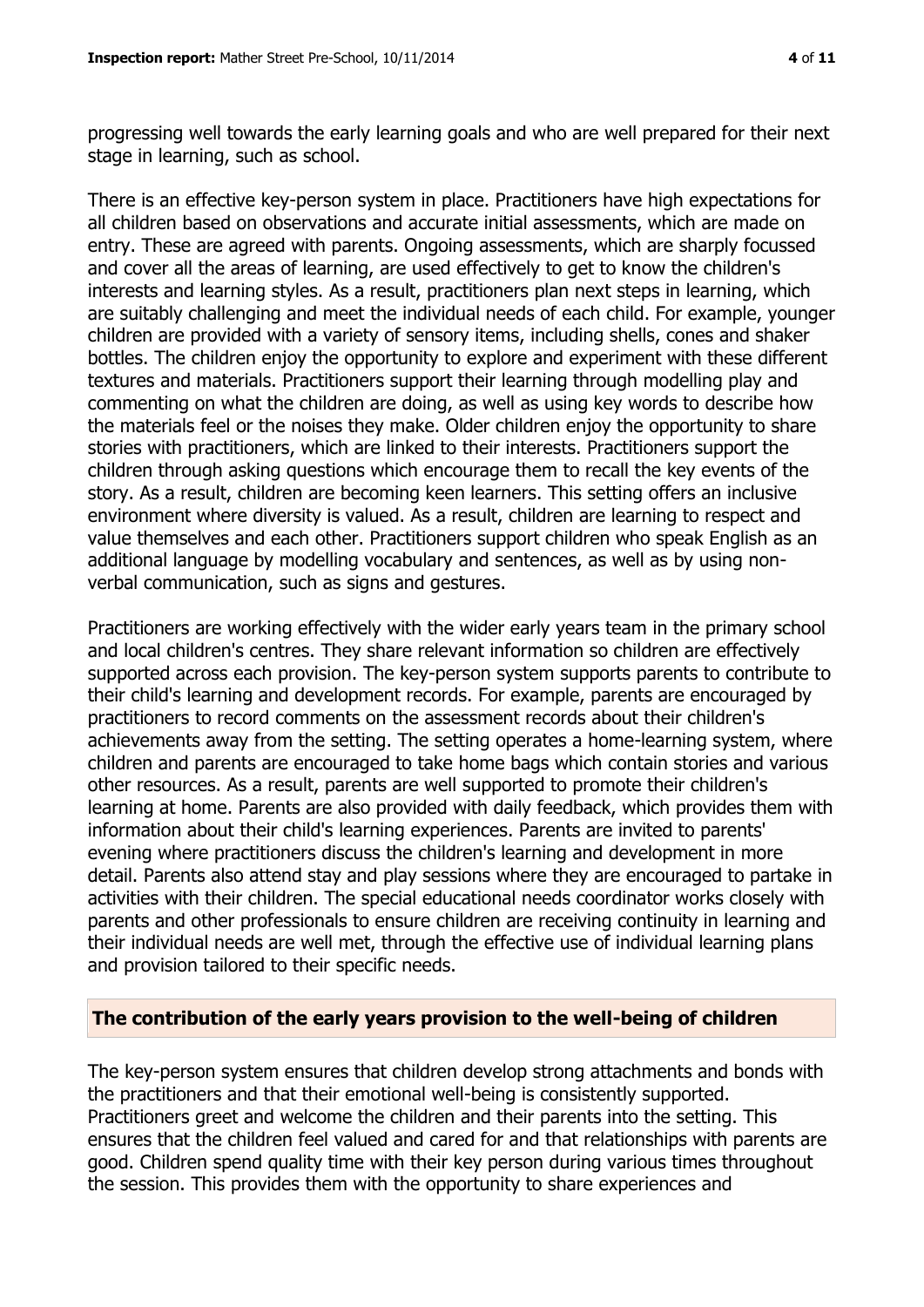achievements and talk about what they would like to do next. The process to help children settle into the setting is highly effective. New parents and children are invited in for initial visits to meet the practitioners and take time to tour the setting. There is a gradual admission for new children, if required, to ensure that the move into the setting is smooth and that the child's individual needs are met. Parents are also invited to spend time with their children in the setting at the start of each session, engaging in activities to help their children to settle. As a result, children demonstrate that they feel safe and secure. Parents complete a registration form for their child upon entry, which provides the practitioners with detailed and meaningful information on the child's care routines, health requirements, allergies, special dietary needs and food preferences. Practitioners support children's move to the next room when the time comes, through encouraging them to develop their independence, such as supporting them to put on their own coats and shoes, as well as washing their hands independently after messy play and before mealtimes. Practitioners prepare older children for their move to school during everyday activities, such as during mealtimes. Children are encouraged to serve themselves and make choices as well as helping tidy away when they are finished.

Practitioners are deployed well. This means that they can support the children well within the different areas of provision. For example, when younger children arrive practitioners support the children and their parents, guiding them to activities that children are interested in, such as reading stories and discovering the small-world animals. Practitioners are in tune with the older children's interests and support their imaginative play in the small-world area, which has been enhanced with dinosaurs to meet the interests of the children. Practitioners provide children with plenty of opportunities to express themselves and share their ideas through play. As a result, children are settled and their behaviour throughout the setting is good. Practitioners are there to sensitively offer children gentle reminders about not running inside and to discuss the importance of sharing and taking turns. Consequently, the children are kind to each other and show care towards their peers. Children demonstrate a secure level of understanding of the behavioural expectations and show good self-control. Practitioners support children's understanding of their own feelings and emotions through offering reassurance and cuddles when they are upset. As a result, children show care and concern for their peers from a young age and play cooperatively together. Children learn to follow routines as, for example, they are encouraged to tidy away their toys after each play session.

Children have plenty of opportunities to manage their own risks while they play in the outdoor area, such as using the crates and tyres to climb on. Children learn to use a variety of tools, such as scissors. Practitioners support the children to use these independently through teaching them how to use them safely. They explain to the children how to use the tools and model this for them. Children are progressing well in this setting as they are encouraged to be independent and manage their own personal care needs where appropriate. For example, practitioners teach children to go independently to the toilet and to wash their own hands thoroughly without needing to be prompted. The setting provides children with healthy and nutritious snacks and provides parents with healthy lunchbox guidance. Practitioners ensure that all mealtimes are sociable occasions. They demonstrate the importance of healthy eating and use this time effectively to talk to the children about the different foods that they are eating. Therefore, children are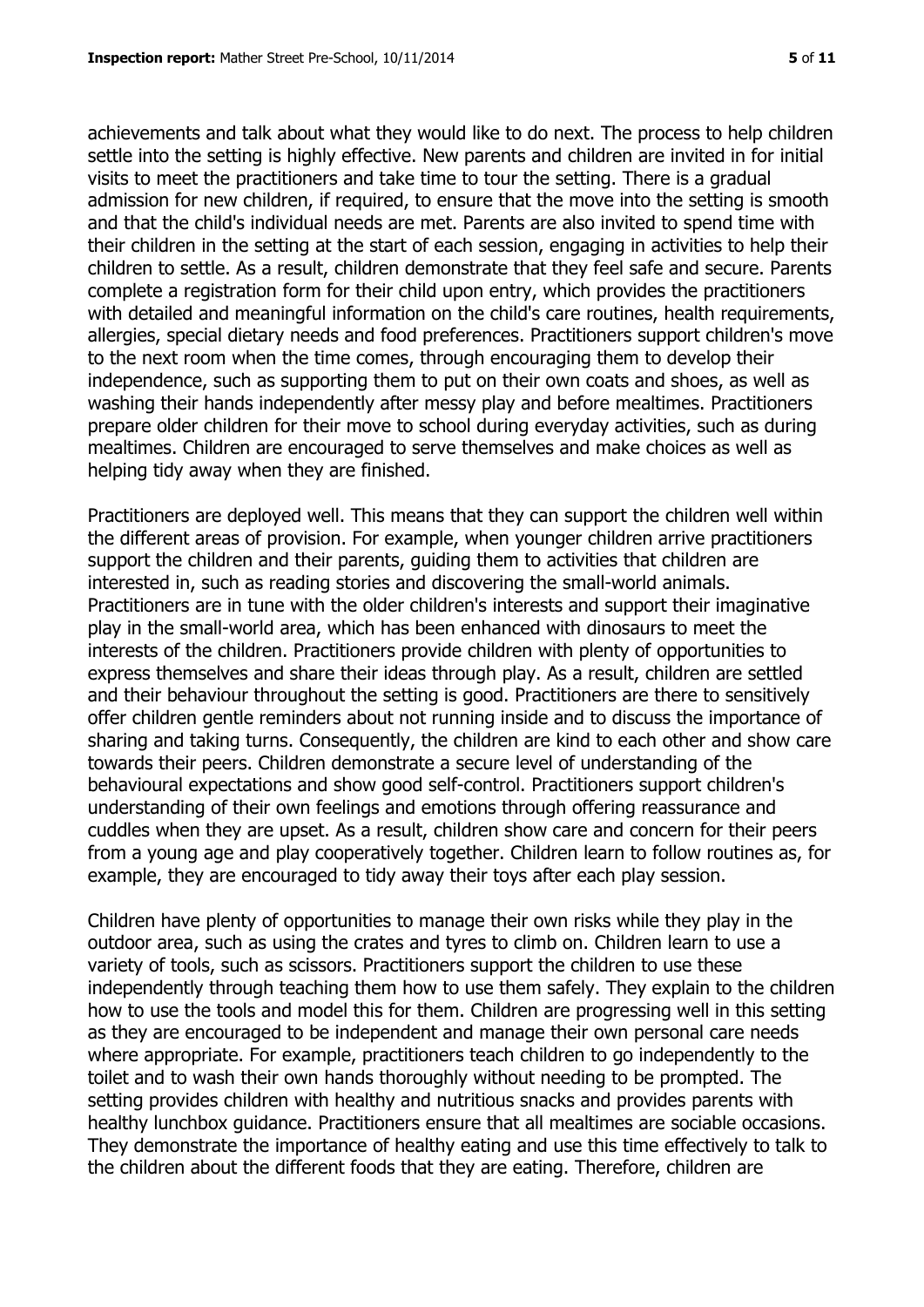developing a good knowledge of healthy food choices. Children spend time outdoors regardless of the weather, so they frequently enjoy fresh air and good exercise.

# **The effectiveness of the leadership and management of the early years provision**

Practitioners have a good knowledge and understanding of how to safeguard and protect children. They are aware of their responsibilities and know what to do and who to contact in the event of a cause for concern. Policies and procedures are concise and are known and understood by all practitioners. Practitioners have all attended appropriate safeguarding training. As a result, they are able to identify potential indicators of abuse and are aware of how to report concerns. Risk assessments and daily checks are thorough; consequently, the setting is safe and secure. Accident recording and reporting procedures meet requirements, which helps keep children well protected. Qualified and experienced practitioners are effectively deployed throughout the setting. As a result, children are constantly well supervised to ensure they remain safe. There is a robust recruitment and selection process in place. This means that the management have recruited a strong team who are experienced and knowledgeable. Appropriate checks are carried out on all adults who work directly with the children to help ensure that they are suitable for their roles. There is a comprehensive induction procedure in place for new practitioners to ensure they are fully aware of their own and others' roles and responsibilities.

The manager has a good knowledge of the Early Years Foundation Stage and her responsibilities in meeting both the safeguarding and welfare requirements and the learning and development requirements. The manager sets high standards for the quality of the provision. The manager regularly reflects on the practice and provision and sets targets for improvement to ensure that the setting is continuously moving forward. She has implemented effective systems for monitoring the quality of teaching and learning across the setting. The manager takes responsibility for monitoring and reviewing the children's learning journeys. She ensures they are up to date and that observations and assessments of the children are accurate and reflect their age and stage of development. Practitioners' training needs are identified through a variety of methods, such as the manager's undertaking of observations of staff practice. As a result, practitioners are encouraged to access appropriate training courses to meet their individual needs and continuously develop their professional practice. However, systems for practitioners to reflect on their own practice and to share their good knowledge and skills with each other have not fully embedded. For example, the arrangements for peer observation have not been consistently implemented.

Practitioners have a good understanding that developing strong relationships with parents and other external agencies has a significant impact on the children's learning and development. Practitioners build and maintain strong partnerships with parents through taking time each day to discuss their child's learning experiences and achievements, as well as their care needs. The setting operates an open-door policy where parents are clearly invited and welcomed into the setting on a daily basis. Parents speak highly of this setting and the practitioners and express that they are very happy with the care and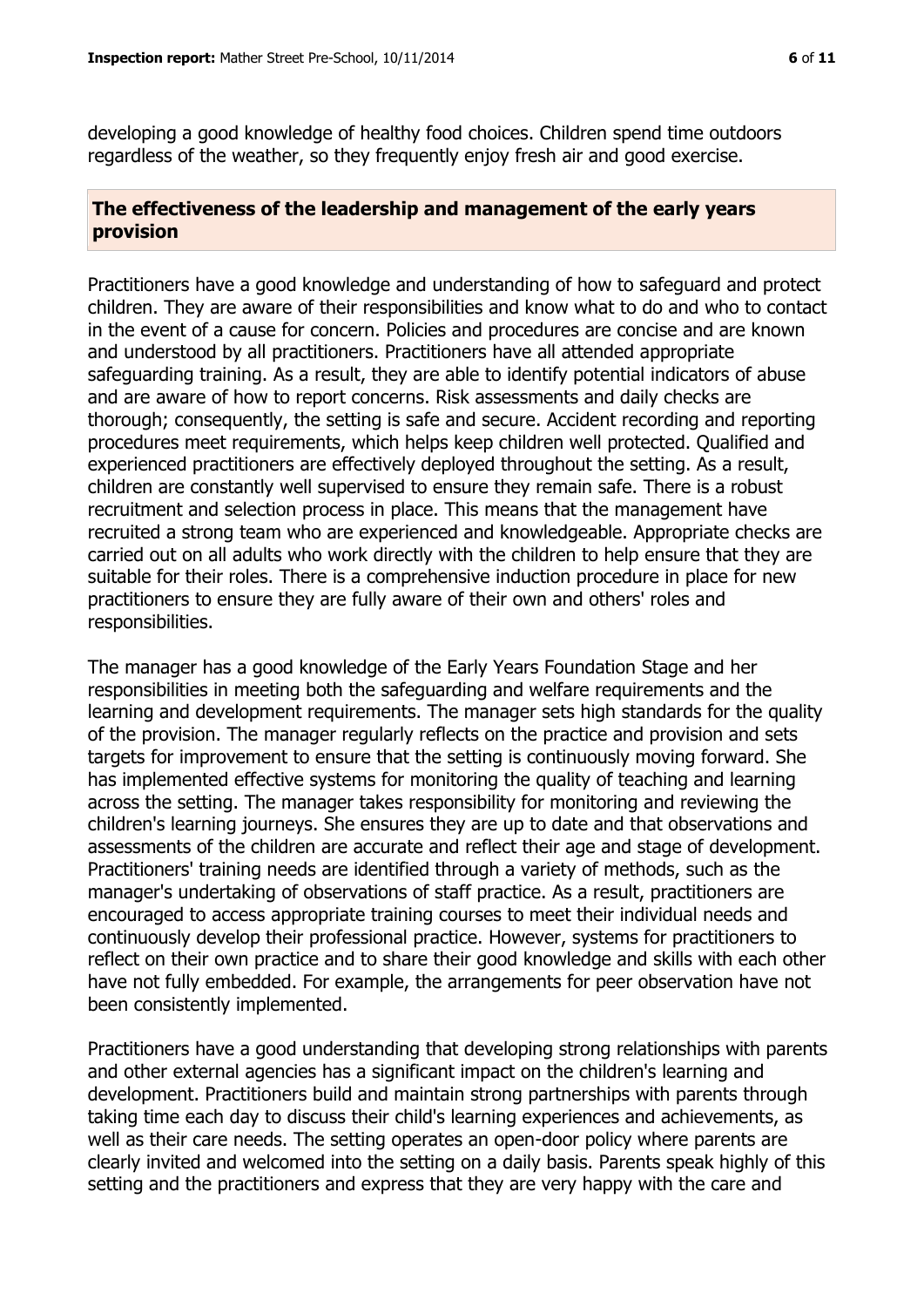learning that their children are receiving. The setting has developed strong partnership working arrangements with the local children's centre. As a result, staff support and meet the needs of children and their families. There are effective partnership working arrangements between the setting and the primary school, in preparation for children making the move between settings. These are well established and contribute to meeting the children's needs and preparing them for the next stage in learning.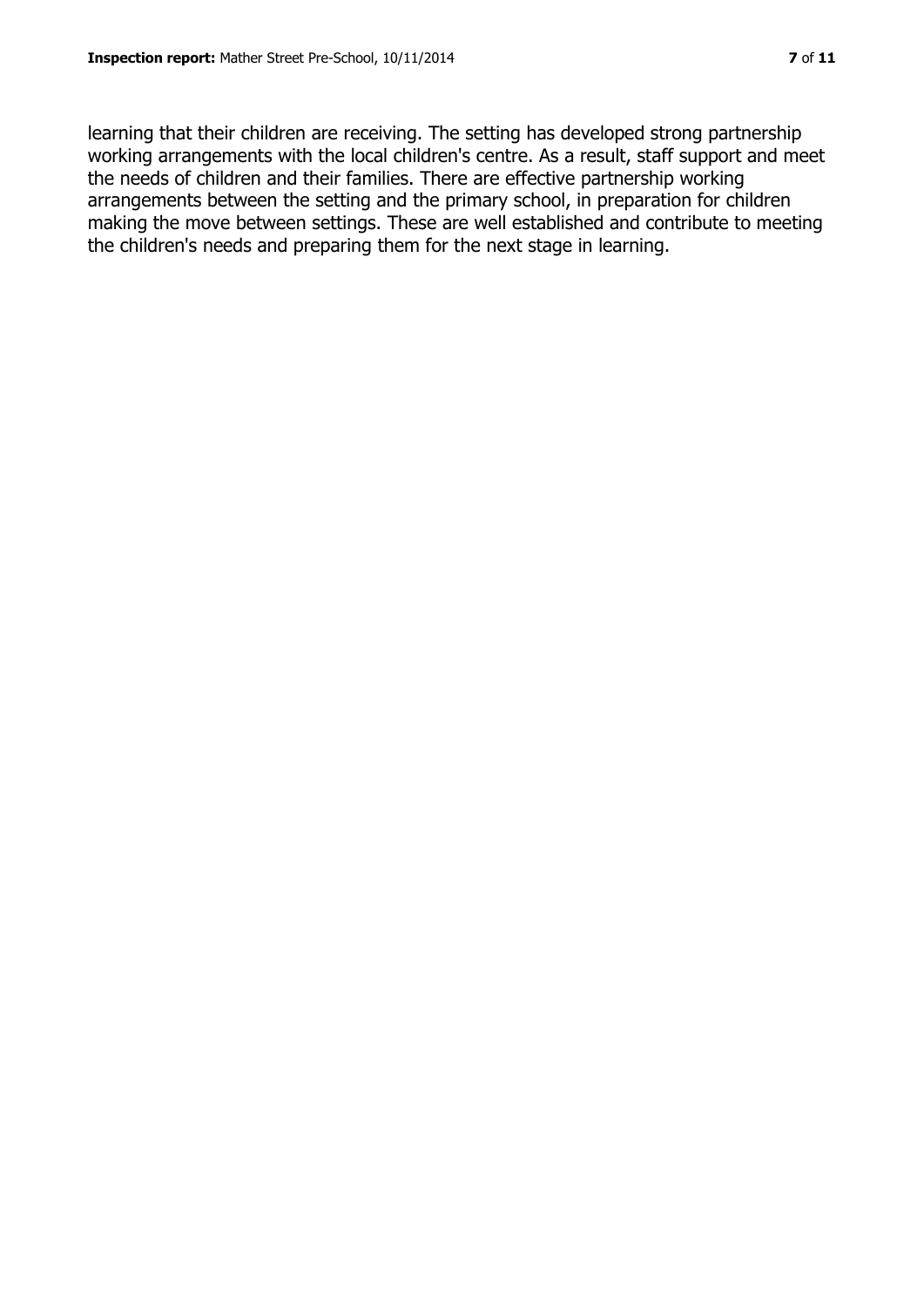# **What inspection judgements mean**

# **Registered early years provision**

| <b>Grade</b> | <b>Judgement</b>        | <b>Description</b>                                                                                                                                                                                                                                                                                                                                                                                |
|--------------|-------------------------|---------------------------------------------------------------------------------------------------------------------------------------------------------------------------------------------------------------------------------------------------------------------------------------------------------------------------------------------------------------------------------------------------|
| Grade 1      | Outstanding             | Outstanding provision is highly effective in meeting the needs<br>of all children exceptionally well. This ensures that children are<br>very well prepared for the next stage of their learning.                                                                                                                                                                                                  |
| Grade 2      | Good                    | Good provision is effective in delivering provision that meets<br>the needs of all children well. This ensures children are ready<br>for the next stage of their learning.                                                                                                                                                                                                                        |
| Grade 3      | Requires<br>improvement | The provision is not giving children a good standard of early<br>years education and/or there are minor breaches of the<br>safeguarding and welfare requirements of the Early Years<br>Foundation Stage. We re-inspect nurseries and pre-schools<br>judged as requires improvement within 12 months of the date<br>of inspection.                                                                 |
| Grade 4      | Inadequate              | Provision that is inadequate requires significant improvement<br>and/or enforcement action. The provision is failing to give<br>children an acceptable standard of early years education and/or<br>is not meeting the safeguarding and welfare requirements of<br>the Early Years Foundation Stage. It will be monitored and<br>inspected again within six months of the date of this inspection. |
| Met          |                         | There were no children present at the time of the inspection.<br>The inspection judgement is that the provider continues to<br>meet the requirements for registration.                                                                                                                                                                                                                            |
| Not met      |                         | There were no children present at the time of the inspection.<br>The inspection judgement is that the provider does not meet<br>the requirements for registration.                                                                                                                                                                                                                                |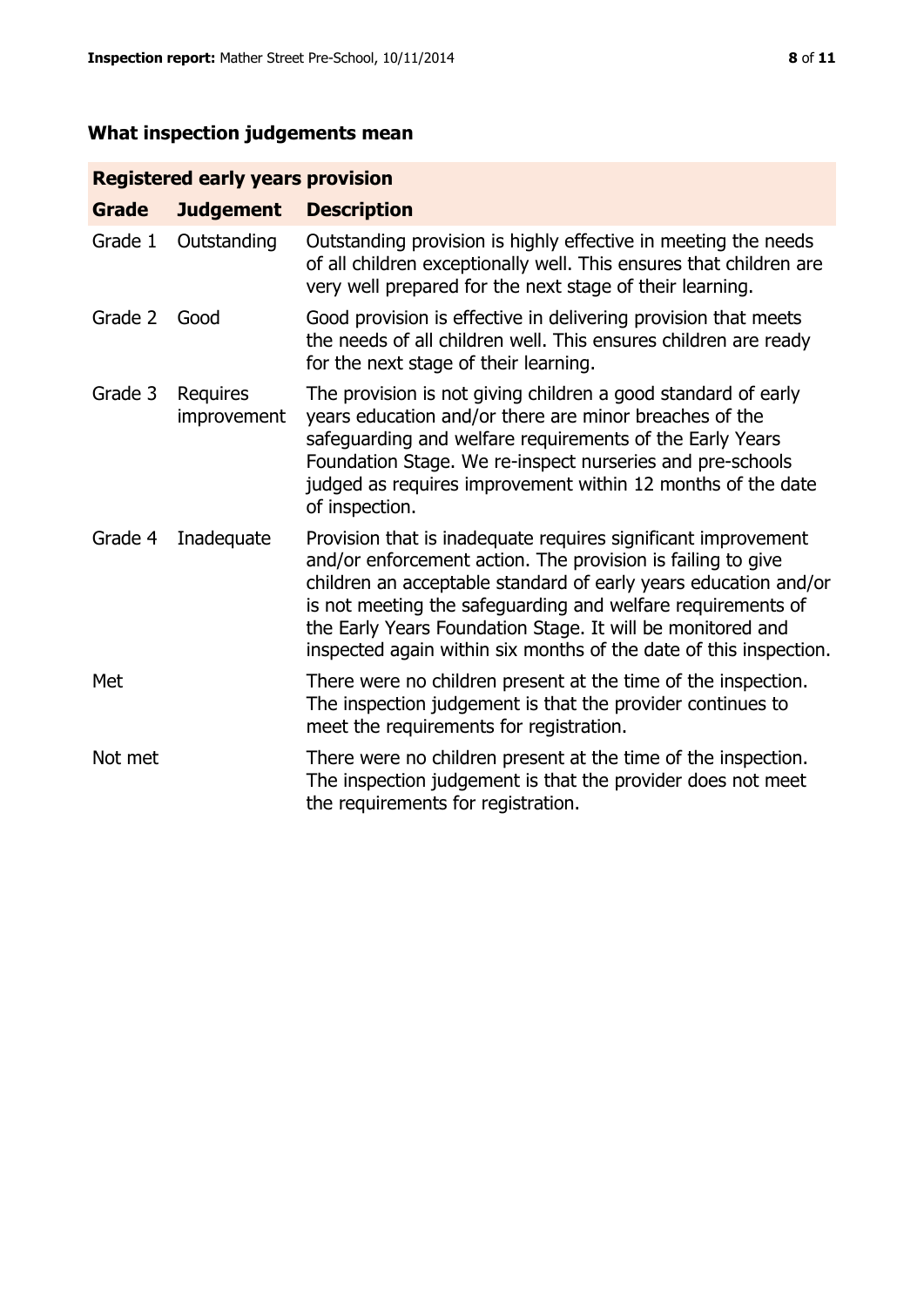# **Inspection**

This inspection was carried out by Ofsted under sections 49 and 50 of the Childcare Act 2006 on the quality and standards of provision that is registered on the Early Years Register. The registered person must ensure that this provision complies with the statutory framework for children's learning, development and care, known as the Early Years Foundation Stage.

# **Setting details**

| Unique reference number       | EY402814                 |
|-------------------------------|--------------------------|
| <b>Local authority</b>        | Oldham                   |
| <b>Inspection number</b>      | 850466                   |
| <b>Type of provision</b>      |                          |
| <b>Registration category</b>  | Childcare - Non-Domestic |
| <b>Age range of children</b>  | $0 - 5$                  |
| <b>Total number of places</b> | 36                       |
| Number of children on roll    | 62                       |
| <b>Name of provider</b>       | Victoria Jane Burke      |
| Date of previous inspection   | 17/06/2010               |
| <b>Telephone number</b>       | 01616788625              |

Any complaints about the inspection or the report should be made following the procedures set out in the guidance *'Complaints procedure: raising concerns and making complaints* about Ofsted', which is available from Ofsted's website: www.ofsted.gov.uk. If you would like Ofsted to send you a copy of the guidance, please telephone 0300 123 4234, or email enquiries@ofsted.gov.uk.

# **Type of provision**

For the purposes of this inspection the following definitions apply:

Full-time provision is that which operates for more than three hours. These are usually known as nurseries, nursery schools and pre-schools and must deliver the Early Years Foundation Stage. They are registered on the Early Years Register and pay the higher fee for registration.

Sessional provision operates for more than two hours but does not exceed three hours in any one day. These are usually known as pre-schools, kindergartens or nursery schools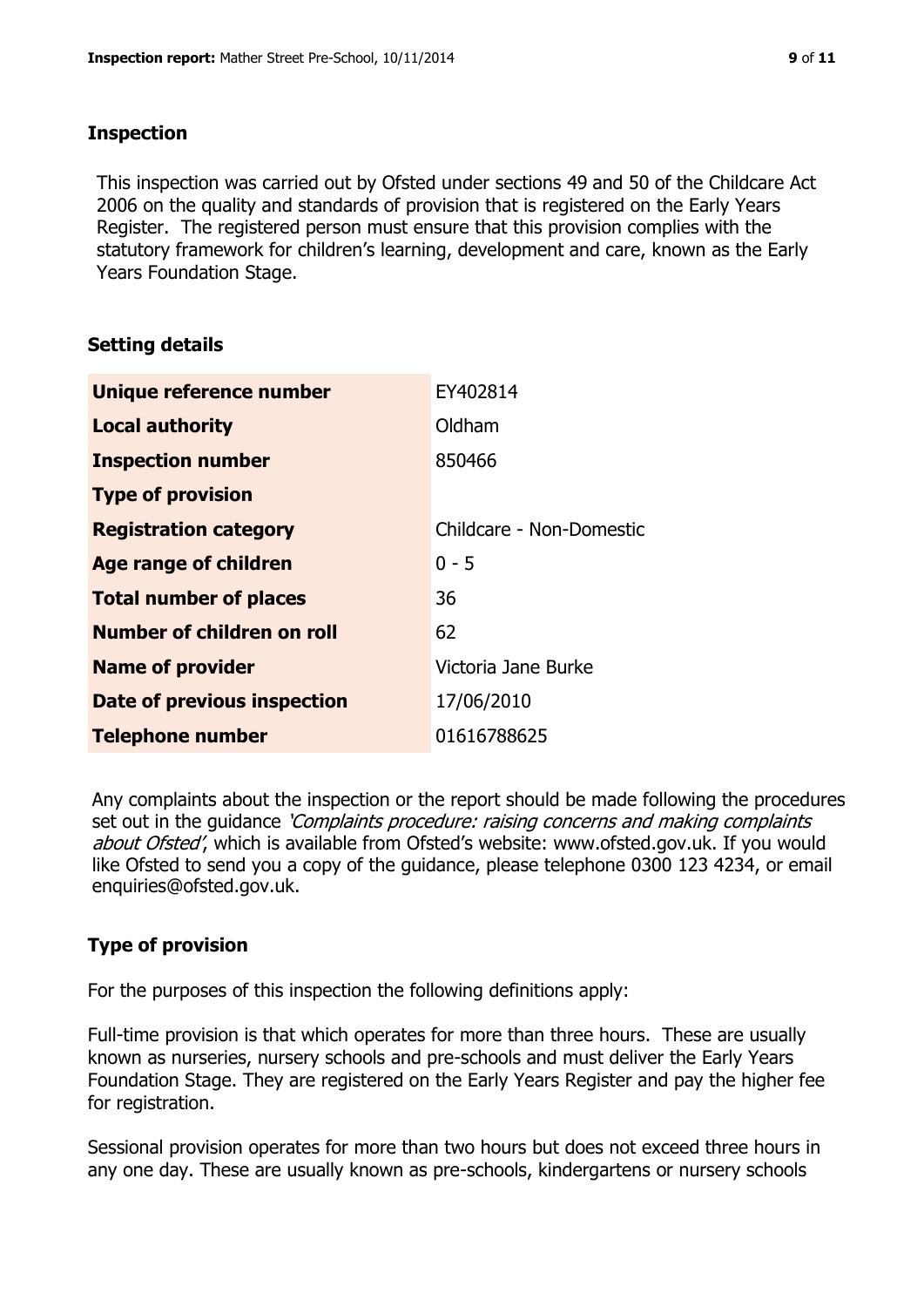and must deliver the Early Years Foundation Stage. They are registered on the Early Years Register and pay the lower fee for registration.

Childminders care for one or more children where individual children attend for a period of more than two hours in any one day. They operate from domestic premises, which are usually the childminder's own home. They are registered on the Early Years Register and must deliver the Early Years Foundation Stage.

Out of school provision may be sessional or full-time provision and is delivered before or after school and/or in the summer holidays. They are registered on the Early Years Register and must deliver the Early Years Foundation Stage. Where children receive their Early Years Foundation Stage in school these providers do not have to deliver the learning and development requirements in full but should complement the experiences children receive in school.